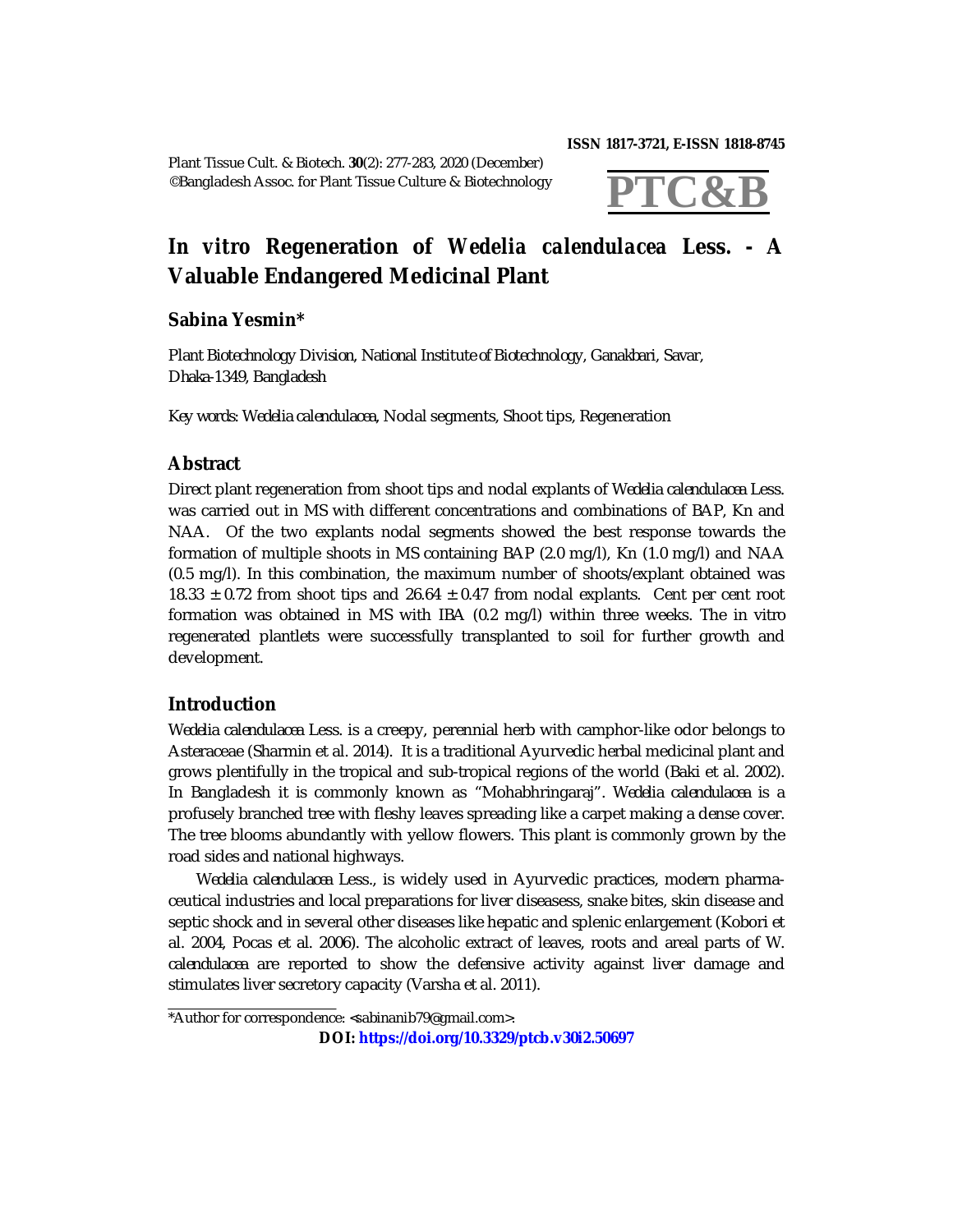In recent years, most of the pharmaceutical and Ayurvedic industries harvest medicinal plants on a large scale from their natural habitats and thereby reduce its local population. The seeds of *Wedelia* sp. show very low span of viability and is inadequate for the preservation of the seed materials for commercial cultivation (Martin et al. 2003). A few reports on the *in vitro* regeneration of *Wedelia calendulacea* are available (Lisa et al. 2014 and Sharmin et al. 2014). Considering the importance of this valuable plant species for its use in drug attempt was made for the development of rapid and efficient *in vitro* method for propagation of *Wedelia calendulacea*.

#### **Materials and Methods**

This study was conducted in the Plant Biotechnology Division of National Institute of Biotechnology of Bangladesh. Plant material of *Wedelia calendulacea* Less. was collected from the medicinal plant garden of National Institute of Biotechnology campus. The nodal segments and shoot tips were used as explants. For *in vitro* organogenesis, nodal segments (1.5 - 2.0 cm) and shoot tips (2.0 - 4.0 mm) were excised from naturally grown plants. Both the explants were surface sterilized (Yesmin 2019) using 0.3% antifungal bavistin for 10 min and 0.1% aqueous solution ( $w/v$ ) of HgCl<sub>2</sub> for four min. Then the explants were cultured on MS containing 3% sucrose and BAP and Kn (1.0 - 5.0 mg/l) singly or in combination with NAA (0.5 - 1.0 mg/l). The pH was adjusted 5.8 before autoclaving. After inoculation, all the cultures were maintained at  $25 \pm 2^{\circ}$ C and 16/8 hrs (light/dark) photoperiod. After two - three weeks the explants were sub-cultured at a regular interval of 10 - 15 days.

For root induction, 3 - 4 cm long shoots were separated and transferred to half and full-strength MS with (0.2 - 0.5 mg/l) IBA, IAA and NAA alone. The plantlets with well developed roots were transferred in small plastic pots containing autoclaved soil. In order to keep a high moisture, the pots were then covered with transparent polythene bags and acclimatized in the growth room condition (25  $\pm$  2°C) for 2 - 3 weeks. Finally, these hardened plantlets were transferred to the natural condition for their further growth and development.

#### **Results and Discussion**

There are a lot of reports in which shoot tips and nodal segments were used as explants in other medicinal and economically important plants (Biswas et at. 2009, Binita et al. 2005, Kalimuthu et al. 2007, Hassan and Roy 2004, Sultana and Handique 2004, Jain et al. 2003 and Chandramu et al. 2003). Between the two explants, nodal segment was found to be the most responsive in terms of percentage of shoot regeneration as well as the number of shoots per explant (Table 1). Shoot tips and nodal segments were cultured on MS with different concentrations of BAP (1.0 - 5.0 mg/l) and Kn (1.0 - 5.0 mg/l) singly and with different concentrations of NAA (0.5 - 1.0 mg/l) for multiple shoot formation. In case of BAP, the best result was obtained in MS with BAP (3.0 mg/l) from both the explants. In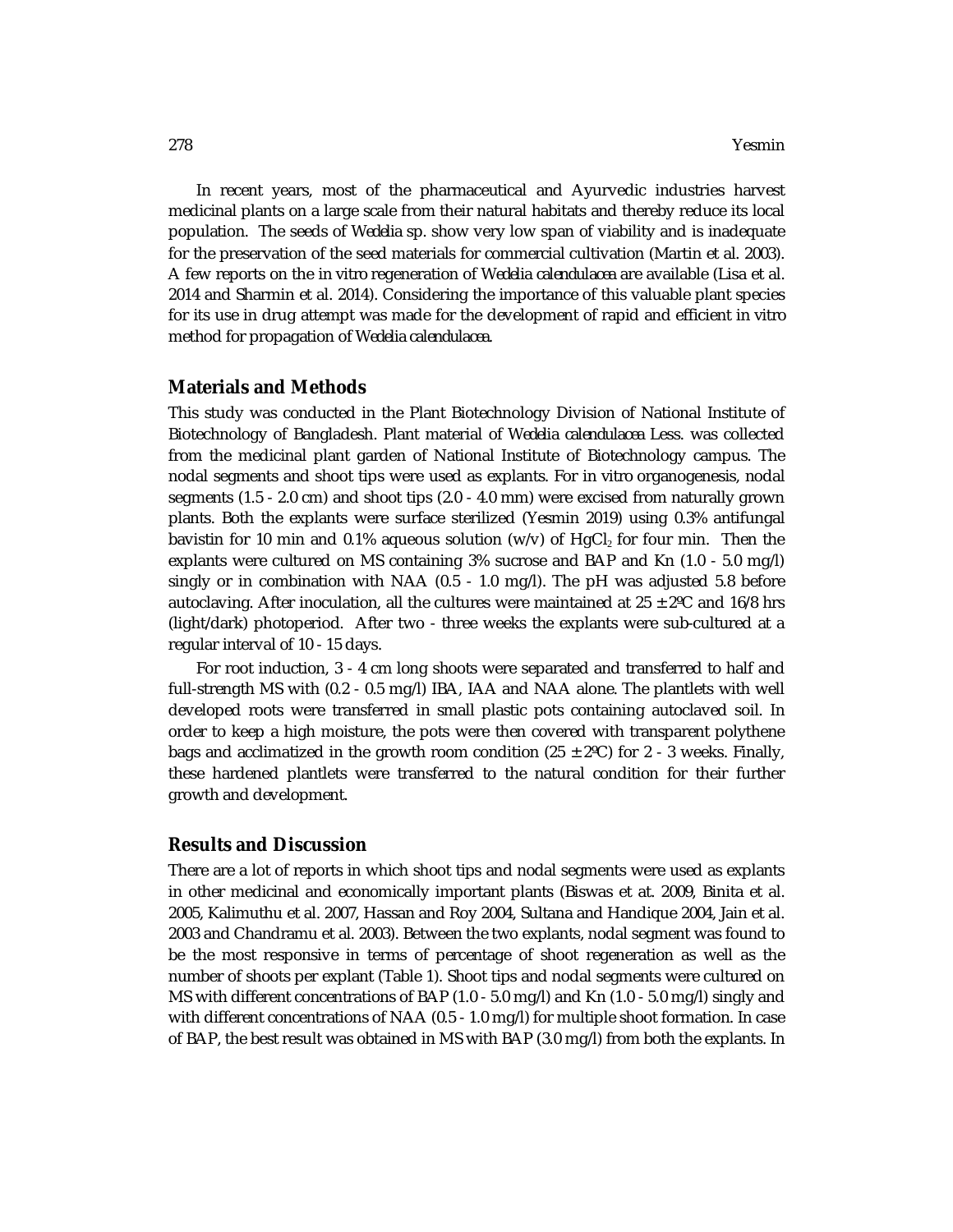this concentration, initiation of shoot started within 8 - 10 days. Highest percentage (80 and 87) of response showed in both the explants for shoot induction. The maximum mean number (5.00  $\pm$  0.29 and 6.20  $\pm$  0.55) of shoots/explant and the average mean length (1.02 **±** 0.07 and 1.37 **±** 0.10 cm) of shoots were recorded in this concentration by both the explants. Rahman and Bhadra (2011) stated that medium containing BAP (3.0 mg/l) showed best response for shoot formation  $(7.0 \pm 0.29 \text{ shoots/explant})$  from nodal explants of *W. chinensis* (Osbeek) Merr. But they reported best response (3.5 ± 0.33) shoots/explants from shoot tip explants on MS with BAP (2.0 mg/l). On the other hand, in Kn the shoot tip explants showed highest percentage (73) of response, maximum number (3.80  $\pm$  0.73) of shoots/explant with an average length of shoots  $(1.06 \pm 0.10 \text{ cm})$  in MS with Kn  $(2.0 \text{ cm})$ mg/l). Nodal explants showed highest percentage (67) of response and maximum number (4.60  $\pm$  0.76) of shoots/explant with an average length of shoots (1.23  $\pm$  0.11 cm) in MS with Kn (3.0 mg/l) (Table 1).

| Growth            |                |                          |                    | Shoot                                                  |                                           | Nodal                            |                                              |                                           |
|-------------------|----------------|--------------------------|--------------------|--------------------------------------------------------|-------------------------------------------|----------------------------------|----------------------------------------------|-------------------------------------------|
| regulators (mg/l) |                |                          |                    | tips                                                   |                                           | segments                         |                                              |                                           |
| <b>BAP</b>        | Kn             | <b>NAA</b>               | $%$ of<br>explants | Mean no. of<br>responsive shoots/explant<br>$(\pm$ SE) | Mean length<br>of shoots<br>$(cm) \pm SE$ | $%$ of<br>responsive<br>explants | Mean no. of<br>shoots/<br>explant $(\pm$ SE) | Mean length<br>of shoots<br>$(cm) \pm SE$ |
| 1.0               |                |                          | 53                 | $2.27 \pm 0.45$                                        | $0.74 \pm 0.06$                           | 60                               | $3.36 \pm 0.62$                              | $1.08 \pm 0.08$                           |
| 2.0               |                |                          | 67                 | $3.53 \pm 0.42$                                        | $0.95 \pm 0.06$                           | 73                               | $4.46 \pm 0.42$                              | $1.22 \pm 0.10$                           |
| 3.0               | ٠              | $\overline{a}$           | 87                 | $5.00 \pm 0.29$                                        | $1.02 \pm 0.07$                           | 80                               | $6.20 \pm 0.55$                              | $1.37 \pm 0.10$                           |
| 4.0               | $\blacksquare$ |                          | 73                 | $3.60 \pm 0.64$                                        | $0.65 \pm 0.05$                           | 67                               | $3.53 \pm 0.72$                              | $0.88 \pm 0.05$                           |
| 5.0               |                |                          | 47                 | $1.73 \pm 0.54$                                        | $0.62 \pm 0.05$                           | 60                               | $2.06 \pm 0.51$                              | $0.71 \pm 0.04$                           |
|                   | 1.0            | $\blacksquare$           | 47                 | $2.00 \pm 0.60$                                        | $0.8 \pm 0.04$                            | 53                               | $2.60 \pm 0.68$                              | $0.96 \pm 0.08$                           |
|                   | 2.0            | $\overline{\phantom{a}}$ | 73                 | $3.80 \pm 0.73$                                        | $1.06 \pm 0.10$                           | 67                               | $4.00 \pm 0.80$                              | $1.07 \pm 0.07$                           |
|                   | 3.0            | $\overline{a}$           | 53                 | $2.80 \pm 0.73$                                        | $0.96 \pm 0.06$                           | 80                               | $4.60 \pm 0.76$                              | $1.23 \pm 0.11$                           |
|                   | 4.0            | ä,                       | 53                 | $2.73 \pm 0.51$                                        | $0.89 \pm 0.08$                           | 60                               | $2.78 \pm 0.52$                              | $0.97 \pm 0.09$                           |
|                   | 5.0            | ä,                       | 40                 | $1.53 \pm 0.51$                                        | $0.86 \pm 0.07$                           | 47                               | $2.06 \pm 0.53$                              | $0.92 \pm 0.07$                           |
| 2.0               | 1.0            | ۰                        | 80                 | $10.47 \pm 1.40$                                       | $1.52 \pm 0.12$                           | 93                               | $13.21 \pm 0.65$                             | $1.87 \pm 0.09$                           |
| 3.0               | 1.0            | ä,                       | 73                 | $5.14 \pm 0.93$                                        | $0.78 \pm 0.08$                           | 80                               | $7.64 \pm 1.43$                              | $1.07 \pm 0.09$                           |
| 4.0               | 1.0            | $\overline{a}$           | 60                 | $4.00 \pm 0.96$                                        | $0.76 \pm 0.05$                           | 67                               | $3.33 \pm 0.68$                              | $0.89 \pm 0.07$                           |
| 2.0               | 1.0            | 0.5                      | 93                 | $18.33 \pm 0.72$                                       | $1.8 \pm 0.11$                            | 100                              | $26.64 \pm 0.47$                             | $2.13 \pm 0.14$                           |
| 2.0               | 1.0            | 1.0                      | 73                 | $4.21 \pm 0.71$                                        | $0.8 \pm 0.06$                            | 67                               | $5.14 \pm 0.64$                              | $1.15 \pm 0.16$                           |
| 3.0               | 1.0            | 0.5                      | 80                 | $4.46 \pm 0.73$                                        | $1.04 \pm 0.10$                           | 80                               | $4.00 \pm 0.48$                              | $1.55 \pm 0.18$                           |
| 3.0               | 1.0            | 1.0                      | 67                 | $2.33 \pm 0.55$                                        | $0.85 \pm 0.05$                           | 60                               | $3.06 \pm 0.62$                              | $0.99 \pm 0.12$                           |

**Table 1. Effects of BAP, Kn and NAA on multiple shoot regeneration from shoot tips and nodal segments of** *Wedelia calendulacea.*

The combined effect of BAP and Kn in MS was tested to see their effect on direct multiple shoot regeneration from both the explants. When shoot tips and nodal segments were cultured on MS with BAP (2.0 mg/l) and Kn (1.0 mg/l) a considerable number of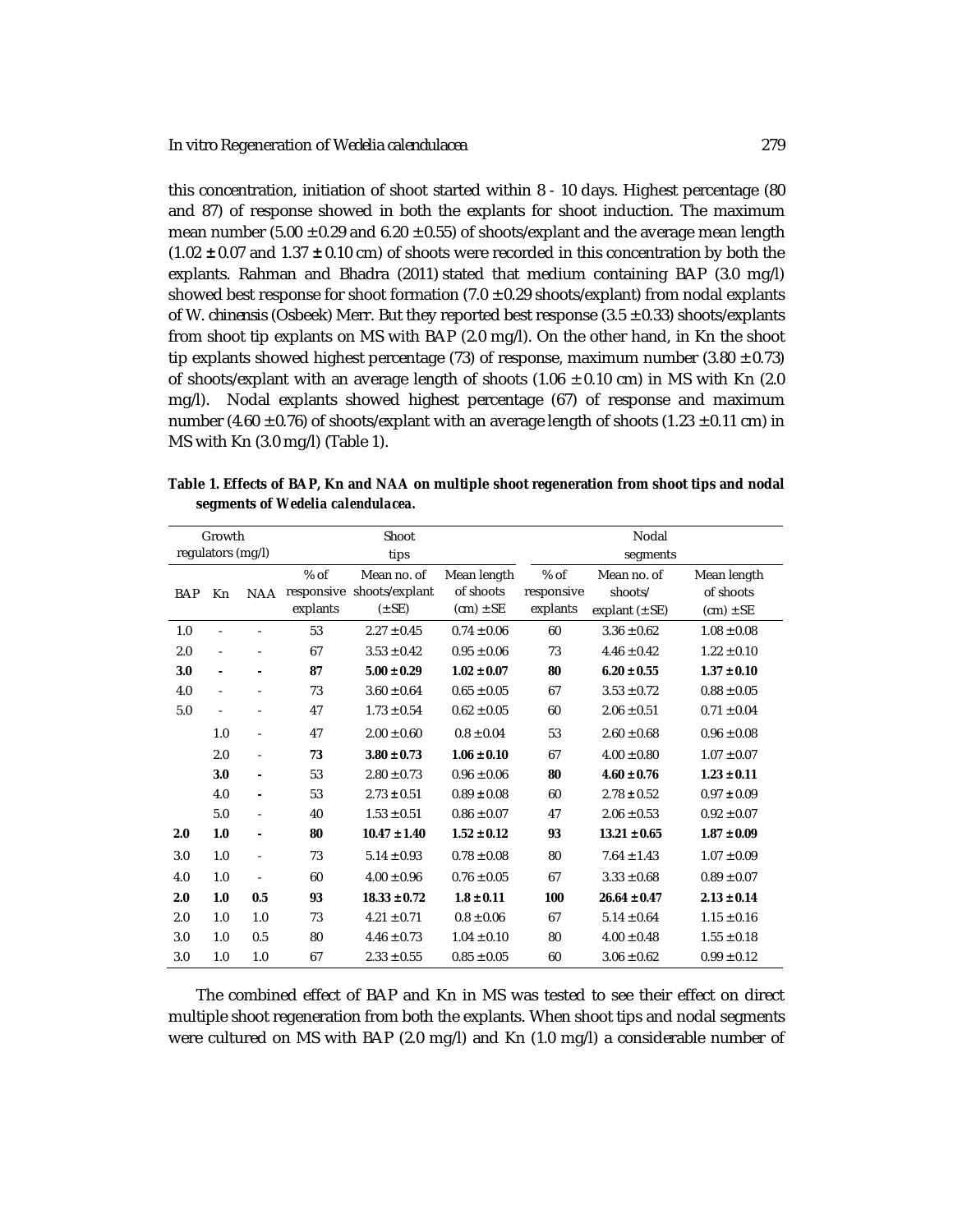explants responded to regeneration. The highest number of explants (80% in shoot tips and 93% in nodal segments) were found to response for regeneration in this combination. Initiation of shoot started within one week after inoculation of both the explants (Figs 1a,b). In this combination the mean number of shoots from shoot tip explant were 10.47  $\pm$ 1.40 shoot/explant with their average length  $1.52 \pm 0.12$  cm. The mean of number shoots



Fig. 1. Shoot proliferation of *Wedelia calendulacea* from shoot tip and nodal segments. (a) Induction of shoots from shoot tips explants on MS + 3.0 mg/l BAP, (b) initiation of multiple shoots from nodal segments on MS + 2.0 mg/l BAP + 1.0 mg/l Kn, (c) initiation of multiple shoots from nodal explants on MS + 2.0 mg/l BAP + 1.0 mg/l Kn+ 0.5 mg/l NAA, (d) development of small shoots from nodal explants in the same regeneration medium after four weeks of culture, (e) multiplication of shoots from shoot tips explants in the same regeneration medium, (f) same as Fig. e but in case of nodal explants, (g) elongation and proliferation of *in vitro* shoots on MS basal medium, (h) rooting of *in vitro* regenerated shoots on MS + 0.2 mg/l IBA, (i) Transplantation of regenerated plantlets in small plastic pots containing sterilized soil.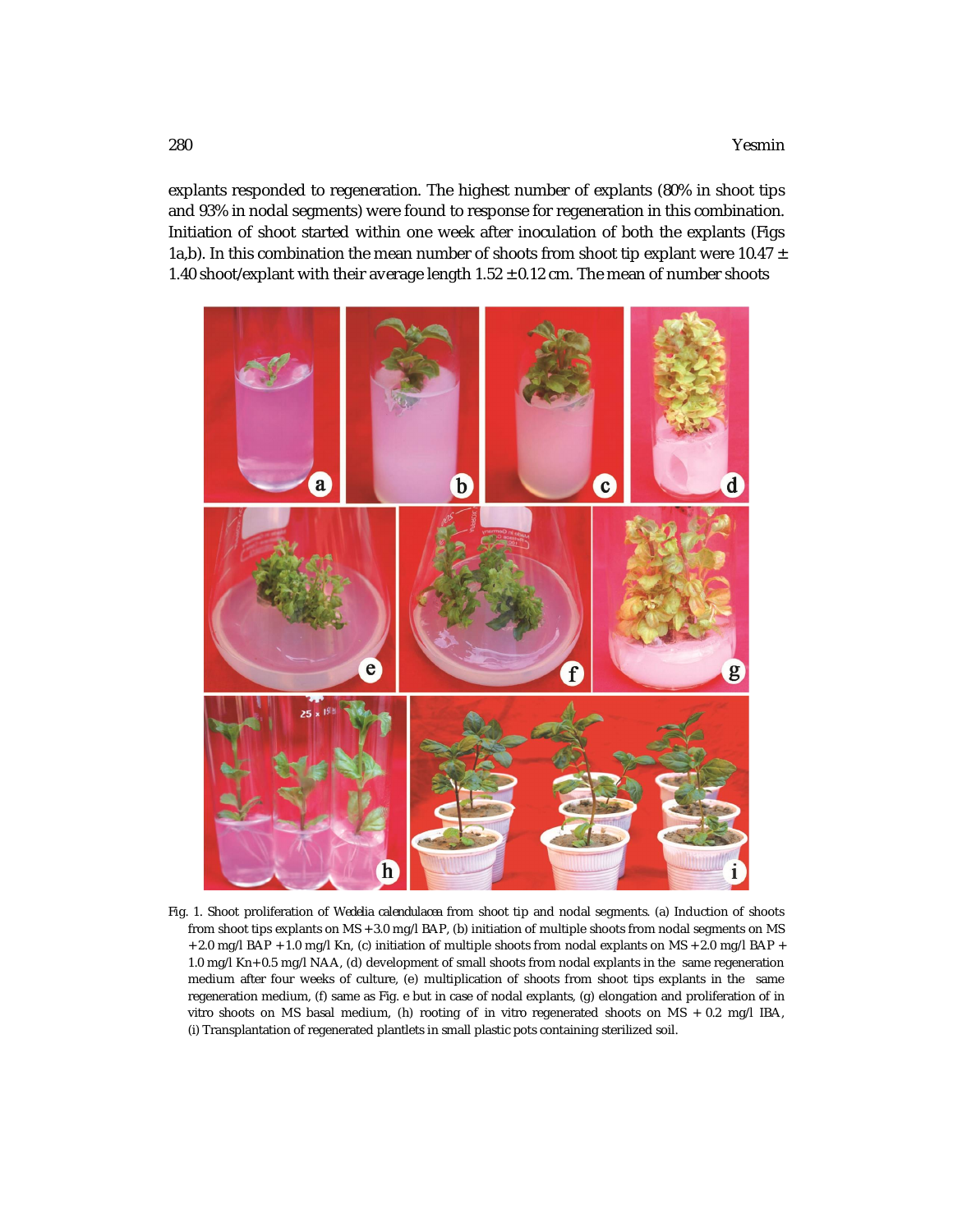from nodal explants were  $13.21 \pm 0.65$  shoots/explant with their average length  $1.87 \pm 0.09$ cm (Table 1). Martin et al. (2003) showed the combined effect of BA (8.87  $\mu$ M) and Kn (2.32 μM) for the induction of multiple shoots from nodal explants in *W. chinensis* (Osbeek) Merr., Lisa et al. (2014) reported that MS with BAP (0.5 mg/1) and Kn (1.5 mg/1) proved superior for shoot initiation from nodal explants of *W. calendulacea*. A lower concentration of Kn and NAA and a slightly higher concentration of BAP produced best results in shoot formation. The percentage of response of explants, number of shoots/explants, length of shoots and their proliferation varied with the constituent of the medium. In the present study, among the four different media used the shoot tip and nodal explants in MS with BAP (2.0 mg/l) , Kn (1.0 mg/l) and NAA (0.5 mg/l) grew vigorously and started producing multiple shoots within 5 to 7 days (Fig. 1c). The highest percentage of responsive explants (93 and 100) were observed in MS + BAP (2.0 mg/l) + Kn (1.0 mg/l) + NAA (0.5 mg/l). The maximum number (18.33  $\pm$  0.72 and 26.64  $\pm$ 0.47) of shoots per explants and shoot length  $(1.8 \pm 0.11$  and  $2.13 \pm 0.14$  cm) were found in this medium in both explants, respectively. Fig. 1d shows the formation of small shoots

| <b>MS</b><br>strength | <b>IBA</b> | <b>IAA</b> | <b>NAA</b> | Rooted<br>shoots (%) | Initiation of<br>roots (days) | Mean no. of roots/<br>shoot $(\pm$ SE) | Mean length of<br>roots $(cm)(± SE)$ |
|-----------------------|------------|------------|------------|----------------------|-------------------------------|----------------------------------------|--------------------------------------|
| $\frac{1}{2}$ MS      | ٠          |            |            | 50                   | $12 - 14$                     | $2.60 \pm 0.22$                        | $3.52 \pm 0.16$                      |
| $\frac{1}{2}$ MS      | 0.2        |            |            | 70                   | $12 - 13$                     | $4.10 \pm 0.38$                        | $3.98 \pm 0.16$                      |
| $\frac{1}{2}$ MS      | 0.5        |            |            | 55                   | $13 - 14$                     | $3.50 \pm 0.45$                        | $4.41 \pm 0.23$                      |
| $\frac{1}{2}$ MS      |            | 0.2        |            | 45                   | $11 - 12$                     | $2.50 \pm 0.22$                        | $3.91 \pm 0.26$                      |
| $\frac{1}{2}$ MS      |            | 0.5        |            | 40                   | $12 - 13$                     | $2.90 \pm 0.38$                        | $3.65 \pm 0.17$                      |
| $\frac{1}{2}$ MS      |            |            | 0.2        | 40                   | $11 - 12$                     | $3.50 \pm 0.40$                        | $3.89 \pm 0.18$                      |
| $\frac{1}{2}$ MS      |            |            | 0.5        | 35                   | $12 - 13$                     | $2.50 \pm 0.17$                        | $3.51 \pm 0.20$                      |
| <b>MS</b>             |            |            |            | 60                   | $10 - 11$                     | $5.30 \pm 0.52$                        | $4.10 \pm 0.34$                      |
| <b>MS</b>             | 0.2        |            |            | 100                  | $7 - 8$                       | $9.40 \pm 0.69$                        | $5.60 \pm 0.32$                      |
| <b>MS</b>             | 0.5        |            |            | 70                   | $10 - 12$                     | $4.20 \pm 0.33$                        | $4.01 \pm 0.17$                      |
| <b>MS</b>             |            | 0.2        |            | 75                   | $10 - 11$                     | $4.70 \pm 0.42$                        | $4.35 \pm 0.31$                      |
| <b>MS</b>             |            | 0.5        |            | 50                   | $12 - 13$                     | $4.00 \pm 0.33$                        | $3.91 \pm 0.21$                      |
| <b>MS</b>             |            |            | 0.2        | 50                   | $12 - 14$                     | $4.10 \pm 0.43$                        | $4.23 \pm 0.25$                      |
| <b>MS</b>             |            |            | 0.5        | 40                   | $13 - 15$                     | $2.90 \pm 0.46$                        | $3.51 \pm 0.17$                      |

**Table 2. Effects of growth regulators on** *in vitro* **root induction in regenerated shoots of** *Wedelia calendulacea* **on half and full-strength of MS.**

regenerated from nodal explants after four weeks. The *in vitro* regenerated shoots were cut into pieces with a single node and subcultured in the same regeneration medium for further multiplication. Rahman and Bhadra (2011) also reported that MS with BAP (2.0 mg/l) and NAA (0.5 mg/l) was most effective for shoot induction in *W. chinensis* (Osbeek) Merr. In the present study it was observed that explants with small shoots subcultured in the same medium produced increased number of multiple shoots but the shoot length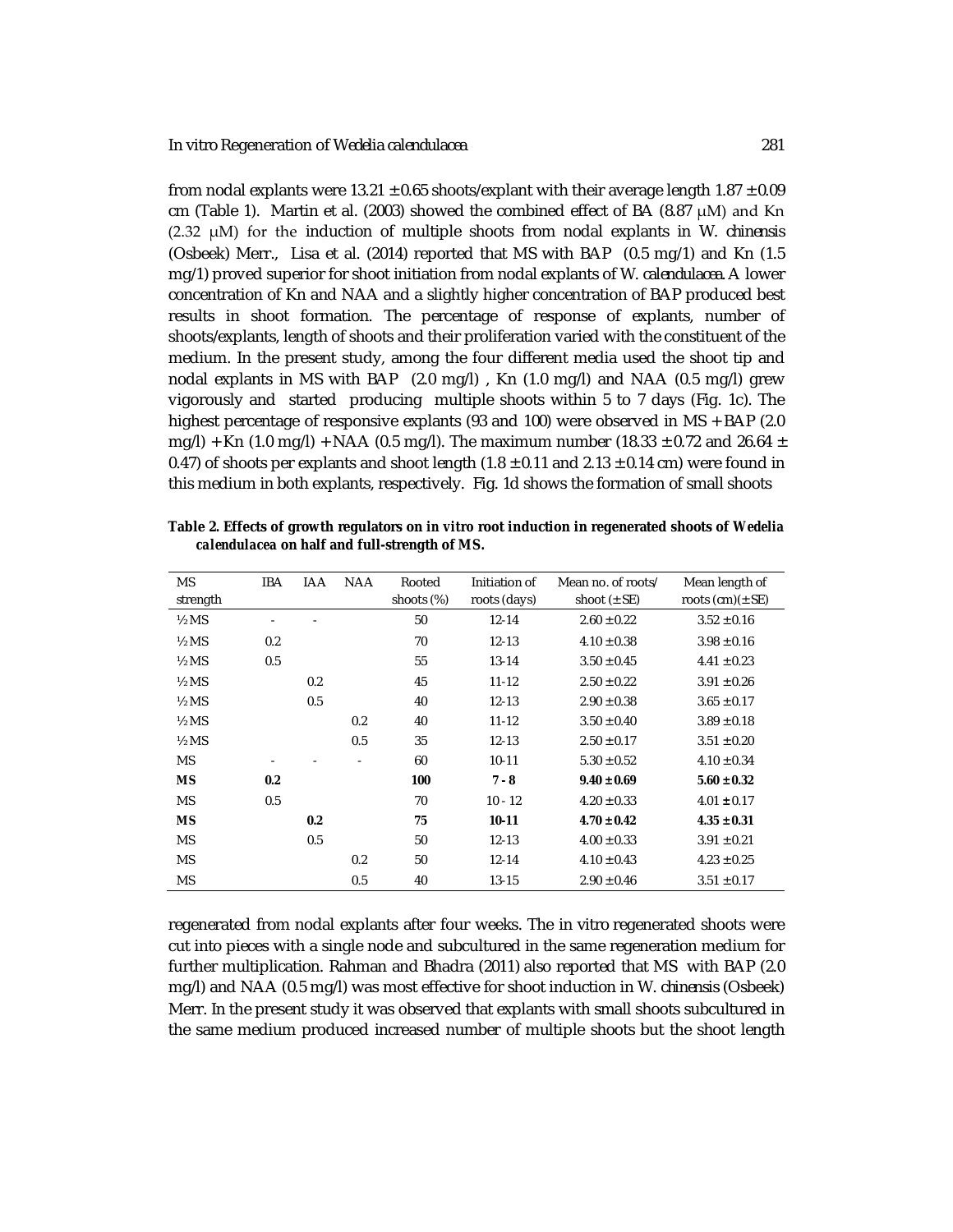was found to decrease. Repeated subcultures in the same medium at 8 - 10 days intervals resulted increased number of shoots (Figs 1e,f). For shoot elongation and proliferation, the regenerated small multiple shoots were transferred to MS without PGRs (Fig. 1g). These shoots were maintained in the same medium for further their multiplication.

Individual elongated shoots (3 - 4 cm long) were excised from shoot clumps and transferred to root induction medium. For rooting half and full strength of MS with different concentrations (0.1 - 1.00 mg/l) of IBA, IAA and NAA were used (Table 2). The efficient root formation and growth was obtained in full strength MS with IBA (0.2 mg/l). Initiation of roots was observed within seven days and sufficiently developed roots were found after three weeks of inoculation. The maximum percentage (100) of development of roots, maximum number of roots (9.40  $\pm$  0.69) and their highest length (5.60  $\pm$  0.32 cm) were recorded in full strength MS with IBA (0.2 mg/l) (Fig. 1h). Earlier reports (Lisa et al. 2014, Rahman and Bhadra 2011) stated root formation in *Wedelia* by using high concentrations of IBA in half strength MS or MS. Agarwala et al. (2010) reported autorooting in *Wedelia chinensis* on MS with BAP (1.5 mg/l) + GA3 (0.5 g/l). Martin et al. (2003) also reported *ex vitro* rooting in *Wedelia chinensis.* 

After sufficient development of roots the *in vitro* regenerated plantlets were successfully transplanted into small plastic pots containing sterilized soil (Fig. 1i). After two to three weeks of transplantation when the plantlets completely acclimatized in soil they were transferred to large earthen pots for further growth and development. In here, 97% of transplanted plantlets survived. On the basis of the above discussion it may be concluded that the *in vitro* regeneration protocol developed in the present study can be successfully exploited for large scale clonal propagation and conservation of this valuable and endangered medicinal plant species.

#### **References**

- **Agarwala B, Azam FMS, Khatun MA, Rahman F** and **Rahmatullah** (2010) Simultaneous shoot regeneration and rhizogenesis of *Wedelia chinensis* for *in vitro* clonal propagation. American-Eurasian J. Sustainable Agriculture **4**(1): 65-69.
- **Baki MA, Rahman MAA, Khatune NA, Zahid RA, Khalequzzaman, Husain MM** and **Sadik G**  (2002) Synergic effects of *Wedelia calendulacea* Less. plant extracts with Lamda cyhalothrin on common housefly *Musca domestica* L. Biological Sciences **2**(10): 686-689.
- **Binita BC, Ashok MD** and **Yogesh TJ** (2005) *Bacopa monnieri* (L.) Pennell: A rapid, efficient and cost effective micropropagation. Plant Tissue Cult. & Biotech. **15**(2): 167-147.
- **Biswas A, Bari MA, Roy M** and **Bhadra SK (2009)** Clonal propagation through nodal explant culture of *Boerhaavia diffusa* L.-A rare medicinal plant. Plant tissue cult. & Biotech. **19**(1): 53-59.
- **Chandramu C, Rao DM** and **Reddy VD** (2003) High frequency induction of multiple shoots from nodal explants of *Vitex negundu* L. using sodium sulphate. J. Plant Biotechnol. **5**(2): 107-113.
- **Hassan AKMS** and **Roy SK (**2004) Micropropagation of *Smilex zeylanica* L., a perennial climbing medicinal shrub, through axillary shoot proliferation. Bangladesh J. Life Sci. **6**(1): 33-39.